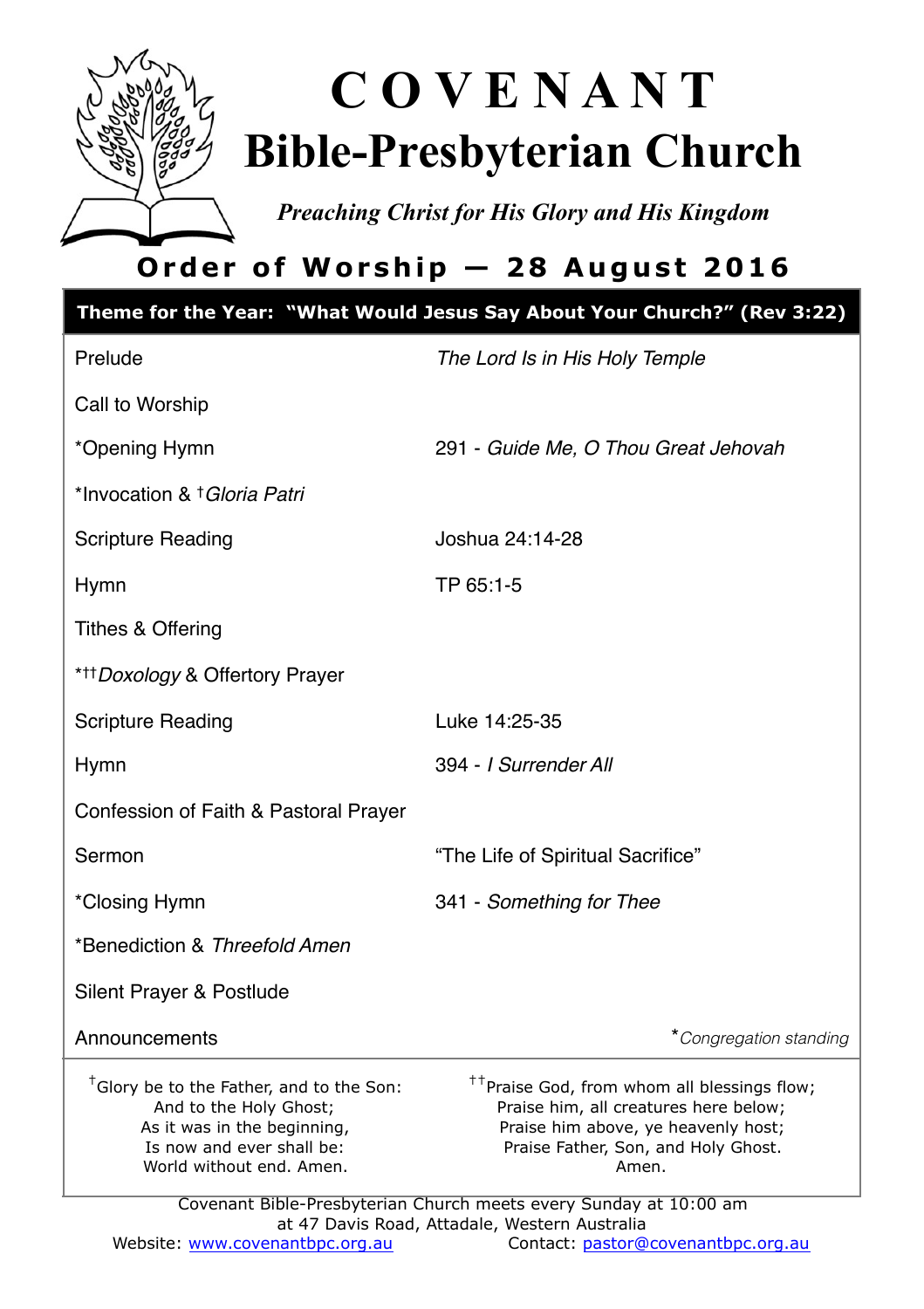#### *Introduction*

Revivals are a larger measure of the giving of the Spirit. They are sovereignly given to God's people by God according to his good pleasure.

Revivals always begin in the church and spill over into the world. What begins as an intensity in praver, praise, repentance, and desire for holiness will eventually lead to more intense and evangelistic work in the world.

But what happens in revivals is not miraculously different from the regular experiences of the church.

In ordinary times, there is still prayer, praise, repentance, pursuit of holiness, and evangelism.

But in times of revival, God is pleased to pour out his Spirit greatly and these things are increased.

But why is there a great outpouring? Why is it necessary for God to do so when these things should already be happening.

The reason - these things are not happening as they should be.

#### *Before Revivals Happened*

Almost every revival in history was characterized by great apathy to the things of God.

People were not walking as they should, spiritual life was at an all time spiritual low, and the people as well as the leaders were practicing sin.

We see this in 716 BC when Hezekiah ascended the throne. He was a young king of 25 years. His father was Ahaz -a godless man. The age in which he lived was also very godless.

2 Kings 17:41 reveals that while they served God, they also served idols - *"So these nations feared the LORD, and*  *served their graven images, both their children, and their children's children: as did their fathers, so do they unto this day."*

They were trying to serve 2 masters. And when Hezekiah came to the throne, things had hit rock bottom.

It was a generation of godless rejection of the Word of God. Religious life was at a low ebb, the temple was closed and true worship was gone. Many sins were committed, including child sacrifice to the god Moloch.

This was the case in modern revival history. Before the 1742 Scottish revival in Cambuslang and Kilsyth, spiritual life was at a low ebb.

Before the Welsh revival of 1859, the same problem existed, *"The means of grace had become more or less a formality, made unattractive to the world by the coldness even of its o r thodoxy; sin ful p ra c ti ce s were rampant and carried on openly without any sense of shame; the church was spiritually "asleep," oblivious of its mission to the world, and satisfied with its lukewarmness. The prayer meetings were not burdened for the souls of the unconverted."* 

In New England prior to 1733, Jonathan Edwards complained of *'a time of extraordinary dullness in religion".*

This is what he said of the spiritual condition prior in the town of Northampton, *"The greater part seemed to be at that time insensible of the things of religion, and engaged in other pursuits…it seemed to be a time of extraordinary dullness in religion."*

Ministers were no less guilty - but more. According to reports of the time, clergy were sunk in worldliness.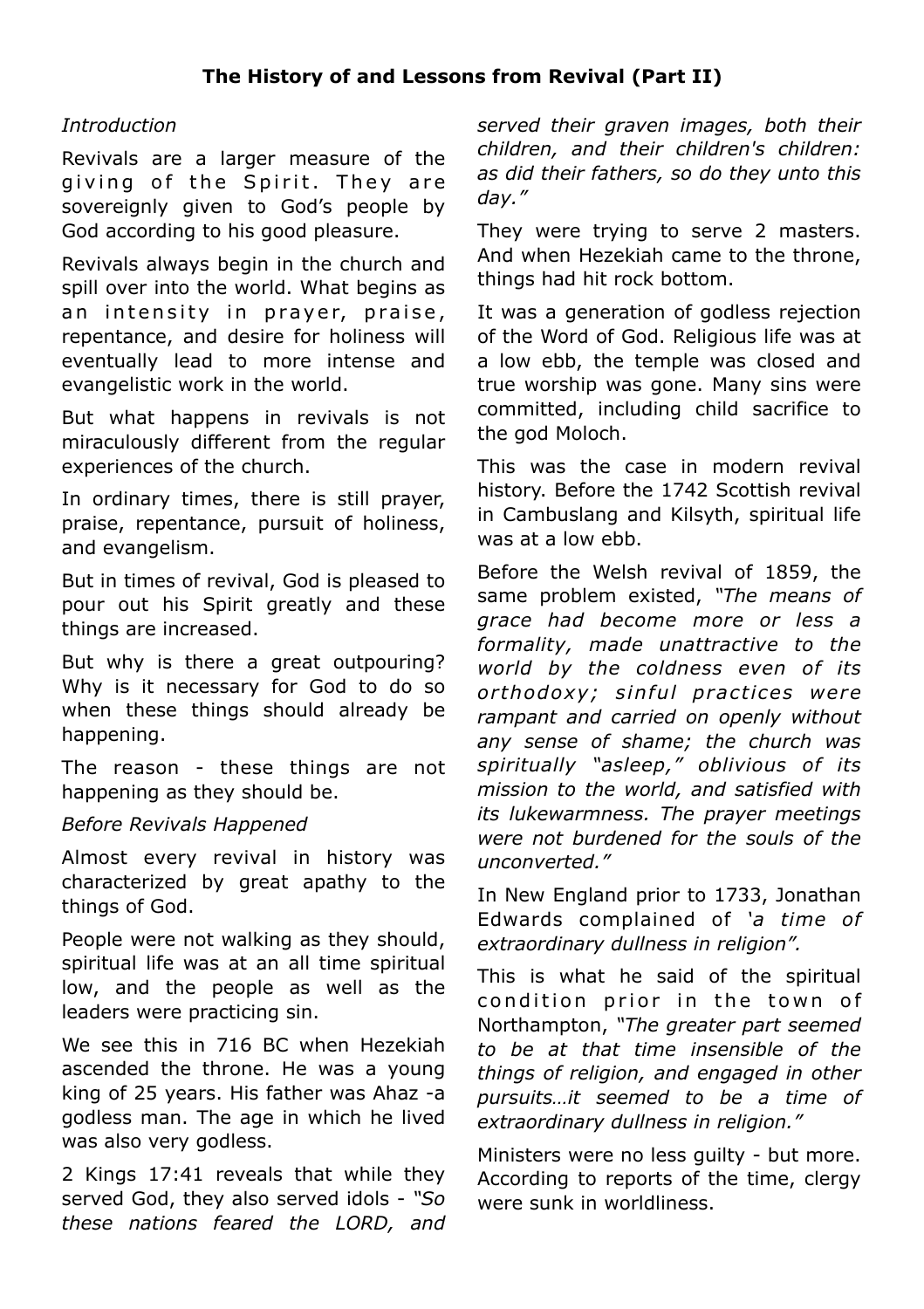They hunted, they shot, they farmed, they swore, they drank, they gambled. While hunting, shooting, and farming might be legitimate pursuits, the others showed that their tongues, their minds, and their hearts were not subdued by the gospel.

They seemed determined to know everything except Jesus Christ and him crucified. They preached as little as possible, and when they did, their sermons were indescribably bad, and were generally preached to empty benches.

The religious and moral condition prior to the Great Awakenings of the 18th century was the same on both sides of the Atlantic.

England seemed barren of all that is really good. Christianity seemed to lie as one dead. Morality, was the theme of the pulpits, but was trampled under foot in the streets.

#### *A Modern Parallel and Analysis*

Sadly, this is all too descriptive of our own day. Missions are desperate for new workers and for funds. Ministers have to plead with their members to attend the prayer meeting.

There is also a general lack of family religion. Many are hooked on TV and sports. And meanwhile, Christians lament at the state of church or nation, not realizing that their own stupor has contributed to that very slumber.

While Christians may not literally sacrifice our children, we may sacrifice them on the altars of many other "gods" like academics or entertainment.

Christians may come week after week to hear God's Word, but we may reject its practical applications.

Christians may be involved in religious activities, but we may have a lack of deep commitment when it comes to holy living.

But many assuage their conscience by much church activity. Or criticizing the lack of church activity, but meanwhile neglecting the means of grace that are already present. Or lamenting that "morality" is not emphasized enough from the pulpits.

When society no longer thinks of eternity, it almost goes without saying that it is because the church no longer thinks that way either.

There is little about us to convince the world that we are motivated for eternity when we are so concerned about our time here on earth. .

Are we in need of a revival? Always. Would God send one? We do not know. But what we know is this - that we are to be obedient to his revealed will.

If we but pray, obey, worship, and live holy lives, no greater revival is needed. for our souls are all ordinarily revived.

May the Lord work greater obedience and dedication to him. *~ Pastor*

# おおおおお

# **Westminster Larger Catechism**

Q. 91. What is the duty which God requireth of man?

A. The duty which God requireth of man, is obedience to his revealed will.

Q. 92. What did God at first reveal unto man as the rule of his obedience?

A. The rule of obedience revealed to Adam in the estate of innocence, and to all mankind in him, besides a special command, not to eat of the fruit of the tree of the knowledge of good and evil, was the moral law.